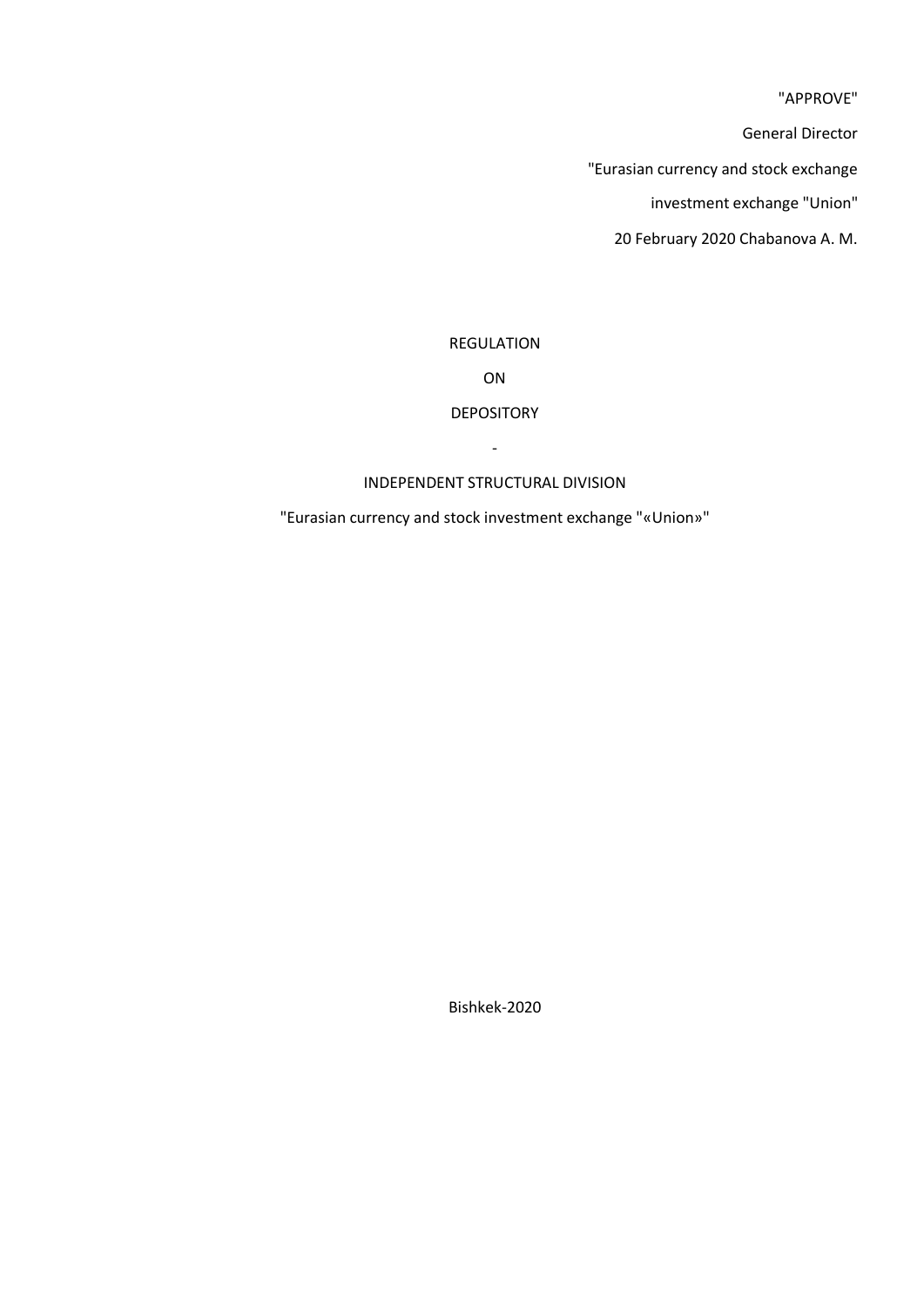# 1. GENERAL PROVISIONS

1.1 the Regulation on Depository — a separate structural division of Open joint stock company "Eurasian currency and stock investment exchange "Union" (hereinafter — Regulations) defines the competence, tasks, functions, duties, rights, procedure of formation and activities of independent structural units of the Depositary, Open joint stock company "Eurasian currency and stock investment exchange "Union" (hereinafter – Exchange "Union") and its officials.

\* The Depository is an independent structural division of the Exchange;

• The Depository is headed by the Director of the Depository, who is a member of the Board of Directors of the Union Exchange»;

• Performing Depository activities is the sole function of the Depository;

\* The staff schedule, forms and procedure for remuneration of employees of the Depository, and their work regulations are determined in accordance with the internal regulatory documents of the «Union» Exchange.

1.2. the following basic concepts are used in this Regulation:

a Depository is an independent structural division of the «Union» Exchange, which has a license to conduct Depository activities. its main activities are:

- registration of rights and (or) transfer of rights to securities;

- clearing of securities transactions;

- accounting and (or) storage of securities and funds of depositors on the basis of a Depository service agreement;

securities clearing is a system of settlement of mutual obligations and claims of participants in investment operations among the members and partners of the UIS, which results in the necessary investment operations;

cash clearing is a system for calculating mutual obligations and requirements for transferring funds related to investments in socially significant projects, which result in the necessary operations for crediting funds to the accounts of members and partners of the EIU;

delivery of securities — transfer of rights to securities through transfers to depo accounts or their physical transfer to other financial organizations;

owner of securities — a person who owns the securities by right of ownership;

depositor — a person who uses the services of the Depository on a contractual basis;

authorized depositor — a depositor who is a participant in the investment market.

unauthorized depositor — a depositor who is not a participant in the investment market;

a Depository service agreement (hereinafter referred to as a Depository agreement) is an agreement between a Depository and a depositor that regulates their relations in the course of Depository activities;

a Deposit account is a set of entries in the Depository's accounting registers that provides registration of depositors ' details, accounting for the client's funds and securities, and fixing the client's rights;

authorized custody account — a custody account with an authorised Deposit which is a separate accounting of securities and monetary funds of the depositor;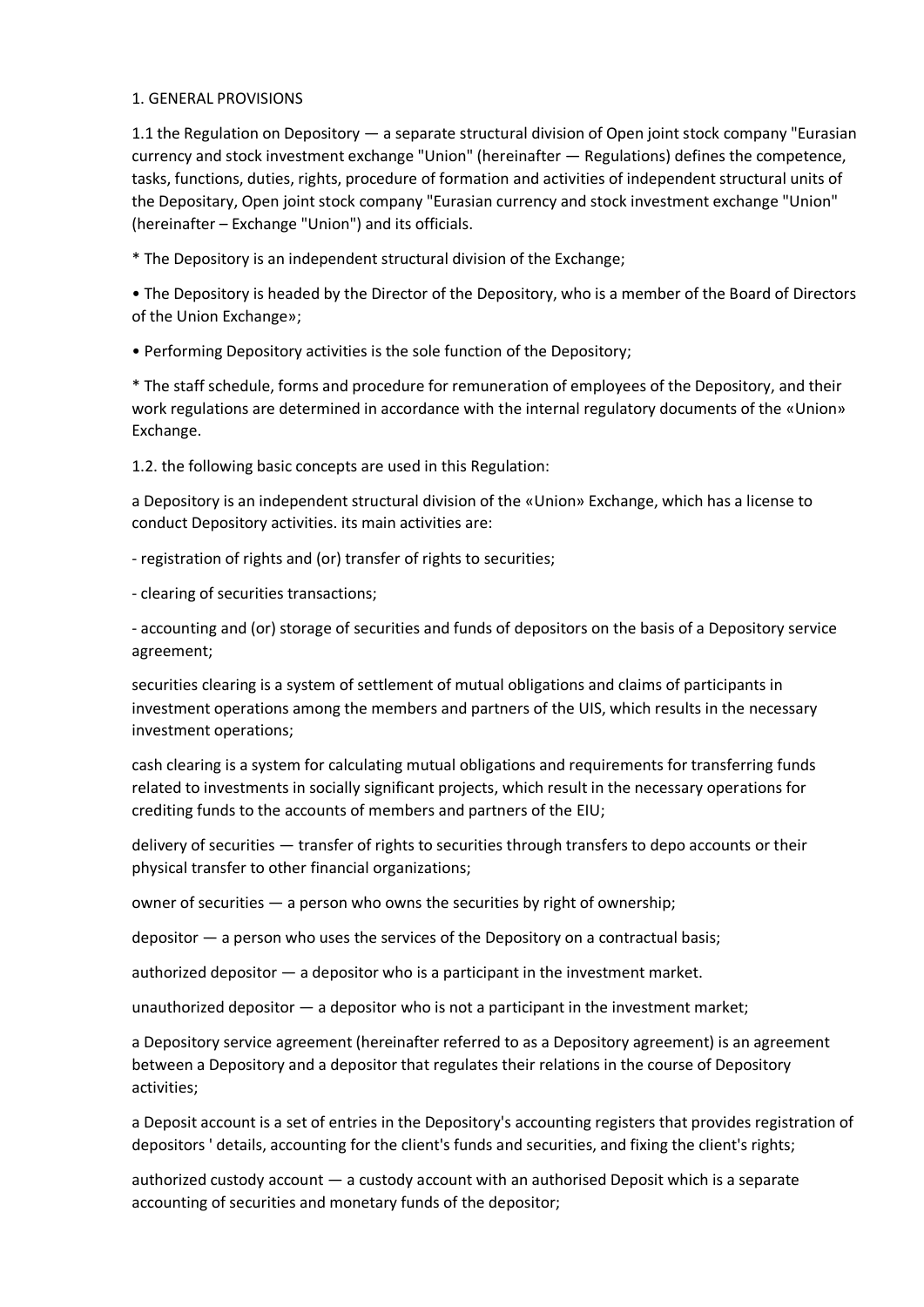unauthorized depo account — a depo account of an unauthorized depositor, where only its own securities and funds of the depositor of a member or Partner of the EIU are recorded;

internal documents of the Depository — documents approved by the Depository on the implementation of Depository and related activities, containing, in particular, the established rules and standards for conducting Depository operations and their accounting;

securities storage — a Depository service for ensuring the safety of securities and funds entrusted for storage;

instruction to the Depositary — a document containing instructions to the Depositary and serving as the basis for performing a Depository operation or a group of sequentially related Depository operations.

2. MAIN TASKS OF THE DEPOSITORY

2.1. the main tasks of the Depository are:

- organization and implementation of Depository activities to support investment projects;
- provision of storage and/or accounting services;
- \* accounting for the transfer of ownership rights to securities and cash;
- \* protect and protect the confidentiality of depositors ' information.

2.2. the Depositary is obliged to provide the conditions necessary for the Performance of its functions, including:

\* creating a system for keeping records of Depository operations that provides complete and reliable information;

\* provide conditions for separate storage of securities and / or accounting of rights to securities of each depositor, as well as separate storage of securities and / or accounting of rights to securities of depositors and securities;

\* promote the development and improvement of digital technologies for conducting operations and electronic document management of the Depository, including procedures for recording all transactions in the internal documents of the Depository, the procedure for processing documents by the Depository, storage and subsequent use of documents, including in accordance with the terms of the EDI Regulations;

\* develop internal control rules to ensure the integrity of data, including in case of emergencies, delimit access rights and ensure the confidentiality of information, which prevent the Depository from using this information in its own interests;

\* follow procedures that prevent the use of information obtained in connection with the exercise of professional activities for purposes not related to this activity;

\* define a system of measures aimed at reducing the risks of performing Depository activities, as well as identify measures to reduce the risks of combining Depository activities with other types of professional activities in the securities market;

\* develop an effective system for handling complaints and requests from depositors, using digital techniques and innovative technologies.

2.3. the tasks provided for in the clauses of these Regulations are performed by the «Union» Exchange if it has a license to perform Depository activities.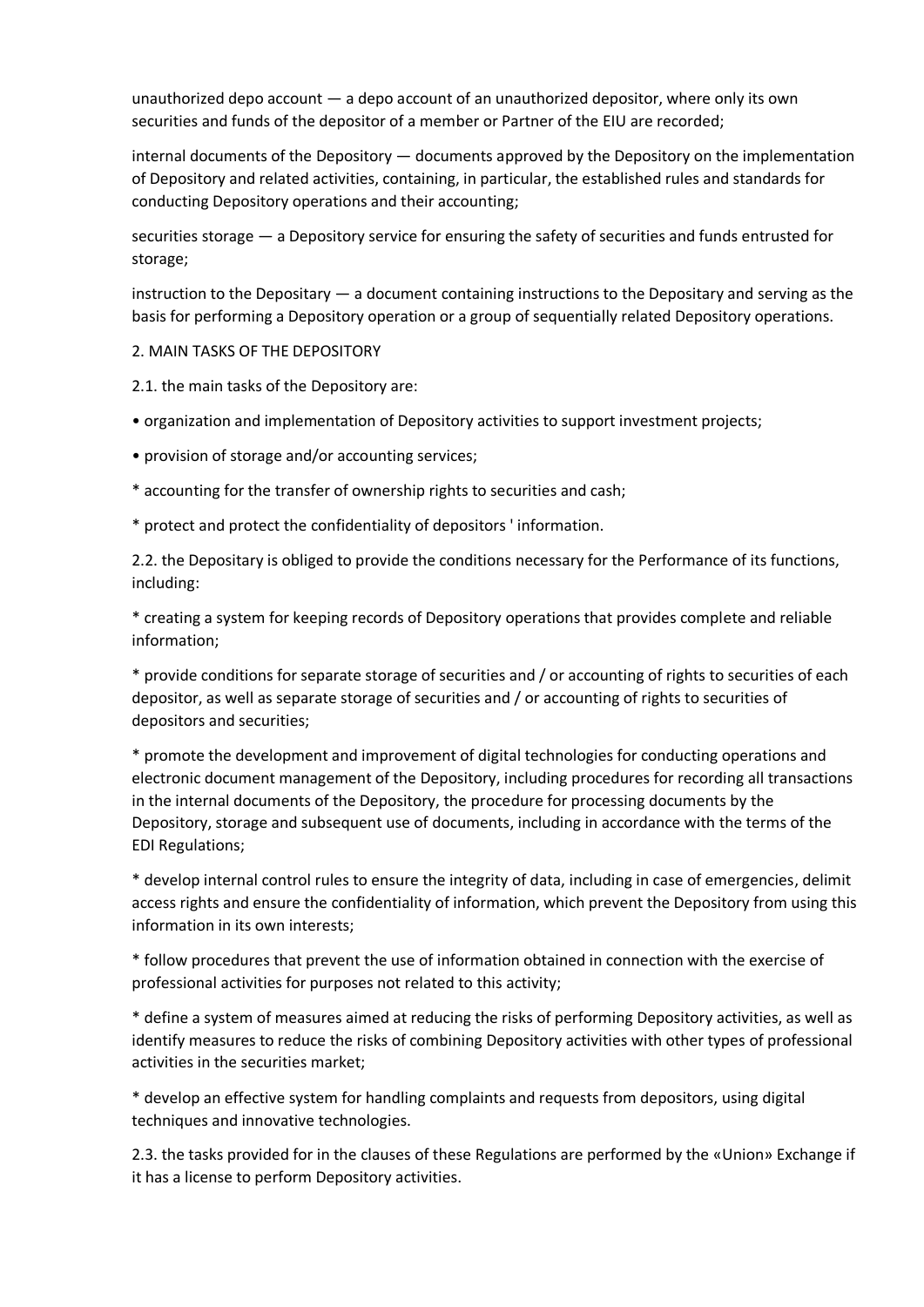2.4. The specifics of the Depository's activities are established By the law of the Kyrgyz Republic "on the securities market". the Depository performs actions to provide the following types of services to depositors:

\* storage of securities (documentary securities and securities certificates) and depositors ' funds;

\* transfer of information related to the ownership of a security from the Issuer (register holder) to the depositors/clients of the depositors (hereinafter referred to as the client) and from the depositors (clients) to the Issuer (register holder) of the securities;

• on behalf of the depositor, receiving income on securities held in the Depository, followed by their transfer to the depositors '/clients ' money accounts;

\* accounting for encumbrances (i.e. accounting for the imposition of obligations on securities in the case of their registration as collateral) of securities of depositors (clients) with obligations, as well as the termination of obligations;

\* execution of orders for the transfer and receipt of securities and funds of depositors (clients);

- \* transfer of securities certificates on behalf of depositors (clients) to third parties;
- verification of securities certificates for authenticity;
- \* clearing of securities and cash;
- collection and transportation of securities;
- \* withdrawal of securities certificates from circulation in accordance with the terms of their circulation;
- \* registration of securities transactions;
- operating as a nominee holder;
- control over execution of orders for securities and funds of depositors (clients);
- \* making investment settlements on operations with securities.

2.5. all types of services provided by the Depository to depositors (clients) are performed in accordance with the internal documents of the «Union» Exchange and the Depository agreement.

# 3. FUNCTIONS OF THE DEPOSITORY

3.1. to perform the tasks assigned to it, the Depository performs the following functions:

\* provides depositors (members and partners of the EIU) with services for accounting and certification of rights to securities, accounting and certification of transfer of securities, including cases of encumbrance of securities with obligations;

\* maintains custody accounts and provides the depositor with information about the status of the custody accounts opened for him in the Depository;

\* provides the depositor, in accordance with the procedure established by the Depository agreement, with services that facilitate the exercise by the owners of securities of their rights under securities, including the right to participate in the management of joint-stock companies, to receive dividends, income and other payments on securities;

\* provides related services to the depositor in accordance with the Depository agreement.

3.2. the Depository conducts expertise and consultations for participants of the securities market and employees of the Depository who use securities in their activities.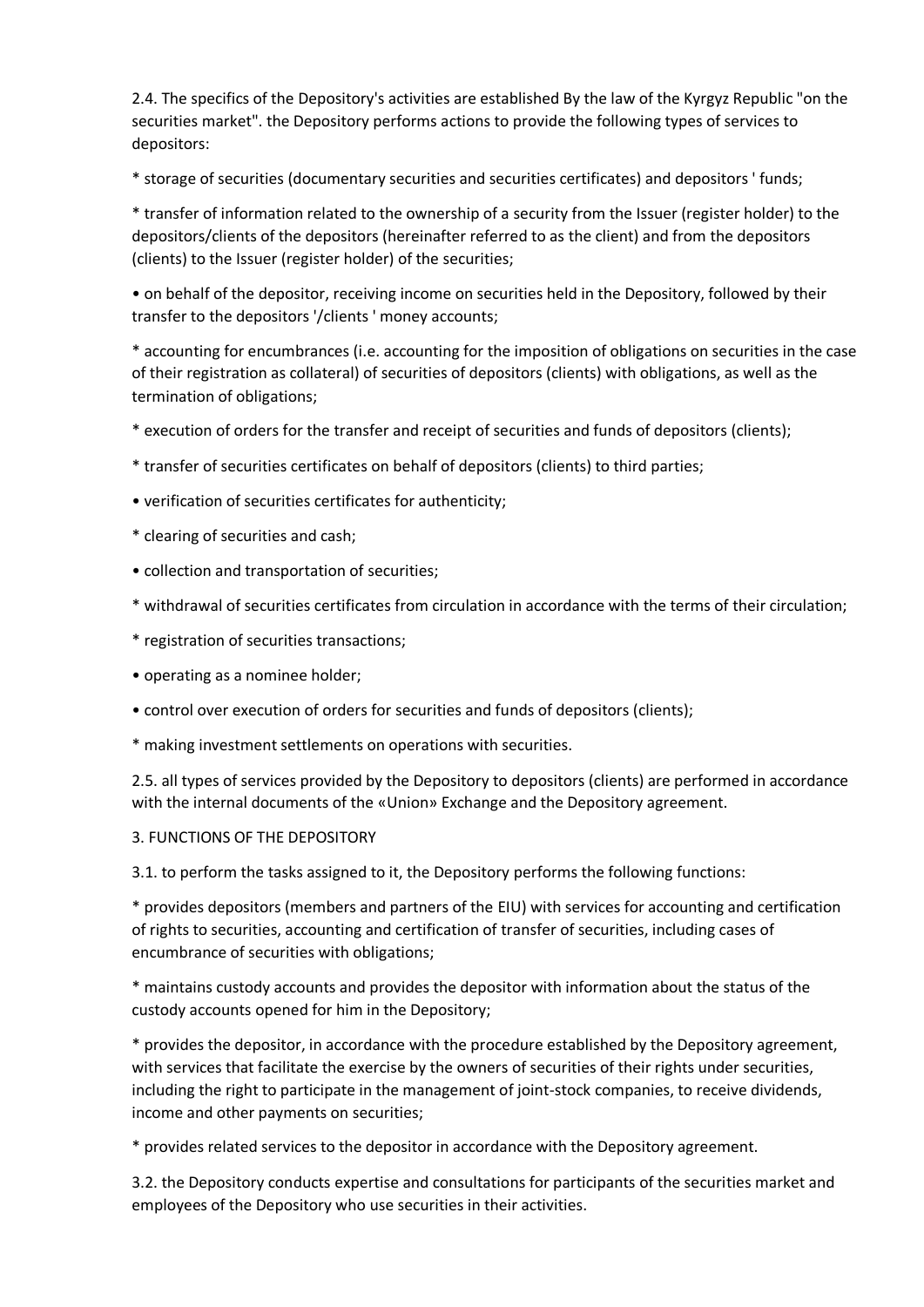3.3. the Depository may interact with professional organizations of participants in the stock, investment, and financial markets directly or legally formalizing relationships through the «Union» Exchange.

3.4. the Depository prepares reference and reporting documents on the requests of the exchange's divisions and the Exchange itself, on its activities.

3.5. the Depository may also perform other services related to the implementation of Depository activities provided for by the legislation of the Kyrgyz Republic;

3.6. the Depository interacts with other structural divisions of the «Union» exchange in its activities and assists Them in providing professional documents of an informational nature.

4. DUTIES OF THE DEPOSITARY

4.1. the Depositary is obliged by the nature of its activity to:

\* provide services for the storage of securities certificates and / or accounting and transfer of rights to securities in accordance with the regulatory legal acts of the EIU;

• provide separate storage of securities and/or accounting of rights to securities of depositors of the members and partners of EIU, for these purposes, the Depositary shall act as nominal holder of securities of depositors members and partners ENI in the register of holders of registered securities or in another Depository, and to ensure separation of accounts opened in the register of holders of registered securities or accounts of another Depository, with the transfer of rights to account for its own securities, Exchange "Union" and account for securities of depositors;

\* ensure separate storage of securities and / or accounting of rights to securities of each depositor from securities of other depositors of the Depository, in particular, by opening a separate Deposit account for each depositor;

• to ensure the transmission of information and documents necessary for the exercise of securities holders ' rights on their securities from the issuers or holders register of securities holders to the securities holders and securities holders to issuers or holders of registers of owners of securities, including by obtaining information about securities owners, necessary to the exercise of rights under securities by the Depositaries — depositors of the Depository;

\* ensure that the owners of securities exercise their rights under the securities they own in accordance with the procedure stipulated in the Depository agreement with the depositor;

\* transfer securities belonging to the depositor at its first request, by re-registering registered securities in the name of the owner in the register of registered securities owners, or opening an account in another Depository specified by the depositor, as well as by returning certificates of documentary securities and transferring them to another Depository specified by the depositor (in this case, the transfer of securities of the depositor to another Depository specified by the depositor is not carried out in the following cases, when, in accordance with the requirements of regulatory legal acts of the Kyrgyz Republic, another Depository cannot service this issue of securities.

4.2. the Depository may perform operations with securities of depositors only on behalf of these depositors or their authorized persons, including account Trustees, and within the time period established by the Depository agreement.

4.3. the Depository must make records on the depositor's depot account only if there are documents that are the basis for making such records Under the instructions of the «Union» Exchange.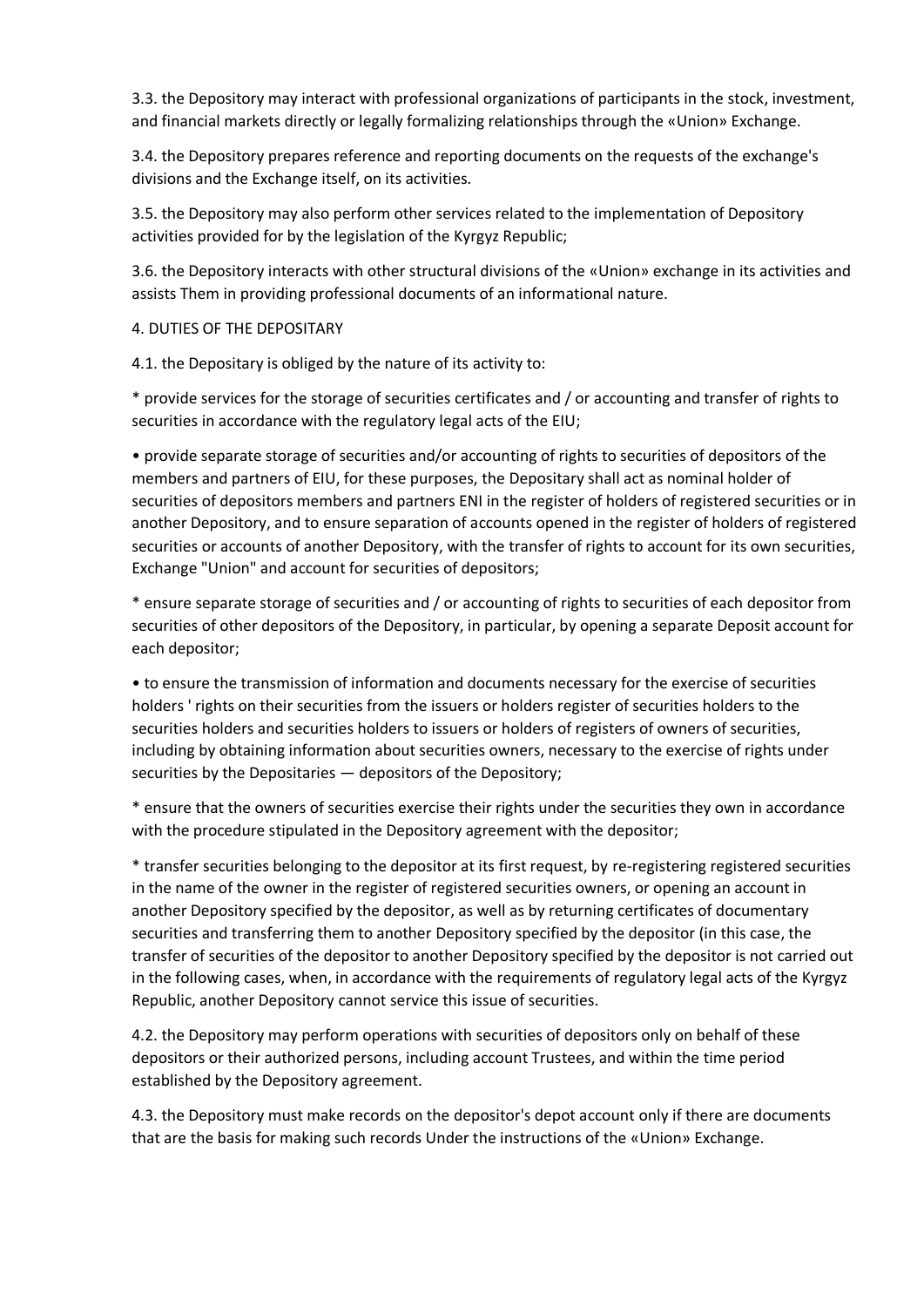4.4. the Depository is obliged to register the facts of encumbrance of securities of depositors, as well as other rights of third parties in accordance with the procedure provided for by the Depository agreement.

4.5. The Depositary is obliged to take all measures provided by legislative acts of the Kyrgyz Republic and other normative-legal acts of the Kyrgyz Republic on protection of the rights of a bona fide purchaser for securities held by it and to prevent the withdrawal of securities from a bona fide purchaser and in accordance with the Depositary agreement to provide:

• on behalf of the depositor, the securities transfer to the specified client securities account in the Depository and any other Depository (with the securities of the depositor to another Depository specified by the depositor, shall not apply in the cases when in accordance with the requirements of the normative legal acts of the Kyrgyz Republic other Depository is unable to service the issuance of securities in accordance with the regulatory legal acts or on other legal grounds);

• transfer of registered securities to a personal account in the register of registered securities holders on behalf of the depositor;

\* accepting securities transferred to depositors ' accounts from other Depositories or from the Registrar and/or other financial institution;

• acceptance of securities certificates for storage;

\* ensure that securities certificates are issued to the depositor's accounts in other financial institutions at the request of the depositor.

4.6. Take all measures provided for by the state laws of the Kyrgyz Republic and its other regulatory legal acts to protect the interests of depositors when performing corporate actions by the Issuer.

4.7. The duties of the Depositary include:

\* provide the necessary conditions for the safety of securities certificates and electronic records of rights to securities of depositors, including through the use of systems for duplicating information about rights to securities and a secure system for storing electronic records. In particular, all documents, journals, reporting materials and records of Depository accounting are stored in the Depository, including from the date of receipt of the document to the Depository and making the latest changes or adjustments to the record in electronic form, according to the "EDI Regulations" for at least five years;

\* ensure the protection and confidentiality of information by establishing the procedure for access of Depository employees to information related to Depository activities;

\* provide the depositor with reports on operations performed with its securities, which are stored and / or rights to which are recorded in the Depository (in this case, reports and documents are provided within the terms established by the Depository agreement);

• to provide conditions for carrying out control of execution of Depository activities;

\* notify its depositors of such combination in case of combining Depository activities with other types of professional activities in the securities market;

\* interact with registrars and correspondent depositories on issues related to accounting of rights to securities, as well as dividends, corporate actions, etc. and store primary documents on these issues;

\* preparation of Depository reports for depositors, senior management and regulatory authorities;

\* compliance with the requirements of the legislation of the Kyrgyz Republic on securities and other state regulatory legal acts of the Kyrgyz Republic.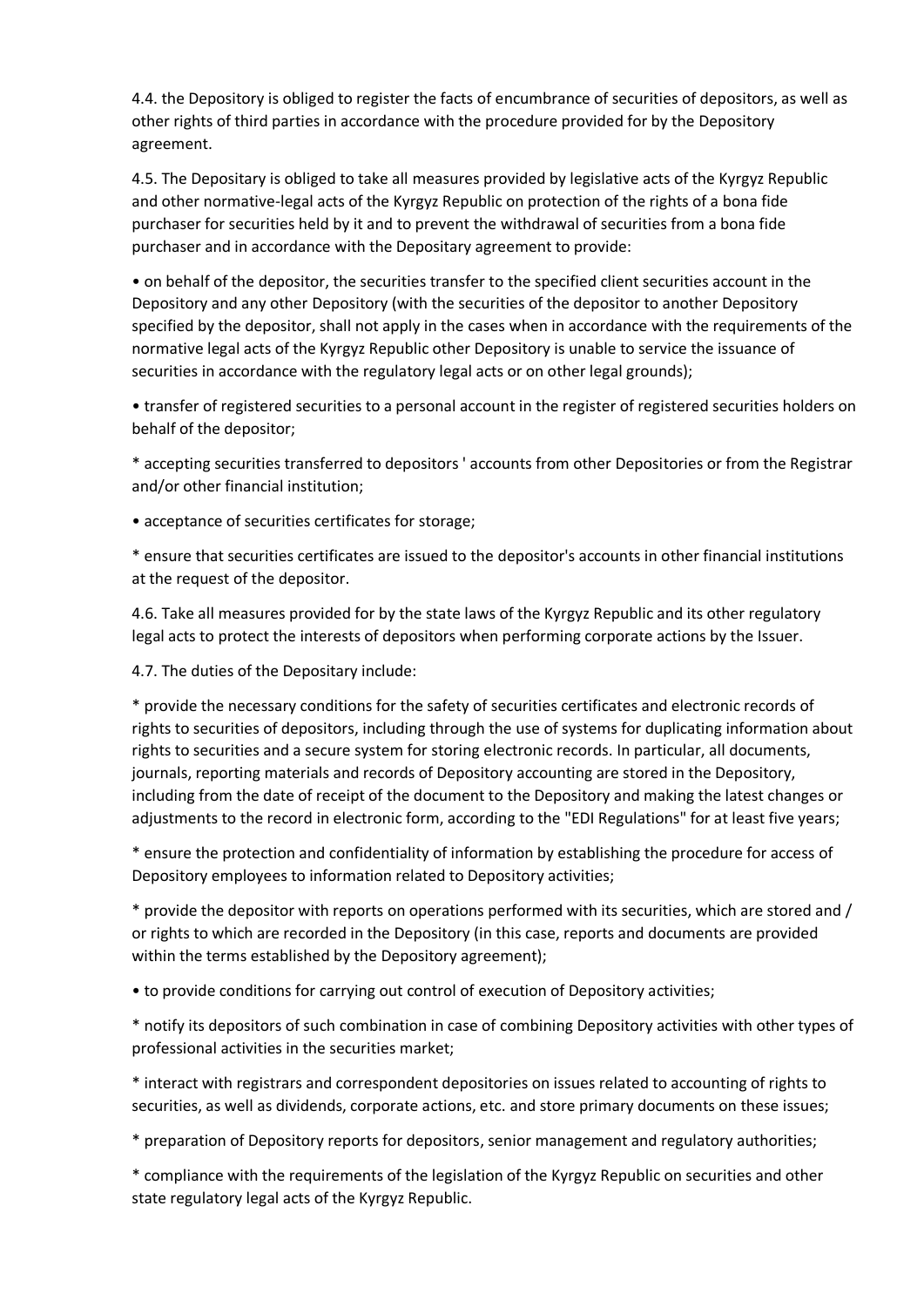# 5. RIGHTS OF THE DEPOSITARY

5.1. the Depository uses digital technologies in its activities on the basis of creating an electronic Depository and keeping records of Deposit operations in accordance with the terms of the EDI Regulations, including digitizing securities on paper.

5.2. the Depository is entitled to perform actions with securities on behalf of the depositor in cases stipulated by the Depository agreement.

5.3. the Depository has the right to provide the depositor with related services that improve the quality of the Depository service on the basis of the Depository agreement.

5.4. The Depositary may become a depositor of another Depository (open Nominee accounts) on the basis of the agreement concluded in respect of securities of clients, custody contracts which contain no prohibition on the conclusion of such contract.

5.5. The Depositary is entitled to receive from the issuers or Registrar information and documents relating to securities of depositors.

5.6. Carry out its activities as a Nominee holder.

5.7. the Depository may perform other actions related to the implementation of Depository activities in accordance with the legislation of the Kyrgyz Republic and other regulatory legal acts of the authorized state Executive body of the Kyrgyz Republic in order to ensure the interests of depositors.

6. MANAGEMENT OF THE DEPOSITORY, REQUIREMENTS FOR EMPLOYEES OF THE DEPOSITORY

6.1 the Depository is headed By the General Director of the Exchange;

6.2. the Staff schedule, forms and procedure for remuneration of employees of the Depository, and their work regulations are determined in accordance with the Exchange's regulatory documents.

6.3. The limits of authority of the Depository's employees are determined by this Regulation and the job description.

6.4. the Depository's Specialists are guided in their activities by the legislation of the Kyrgyz Republic and internal regulatory legal acts of the Exchange regulating the implementation of Depository activities, as well as The exchange's Charter, this Regulation, the Depository agreement with the depositor and other local regulatory documents of the Exchange.

6.5. the head and specialists of the Depository must meet the qualification requirements established by the regulatory legal acts of the Kyrgyz Republic.

7. INTERACTION WITH OTHER DIVISIONS OF THE EXCHANGE AND TERMS AND PROCEDURE OF OPERATION

7.1. in its activities, the Depository interacts technologically with the Union for the promotion of socioeconomic development of the regions "Eurasian Investment Union", branches, additional and operational offices of the Union Exchange and the following internal divisions of the Union Exchange:

- The Administrative Staff Of The Union Exchange»;
- \* Specialized Committees Of The «Union» Exchange:
- \* Accreditation Committee;
- Listing Committee;
- Evaluation Committee;